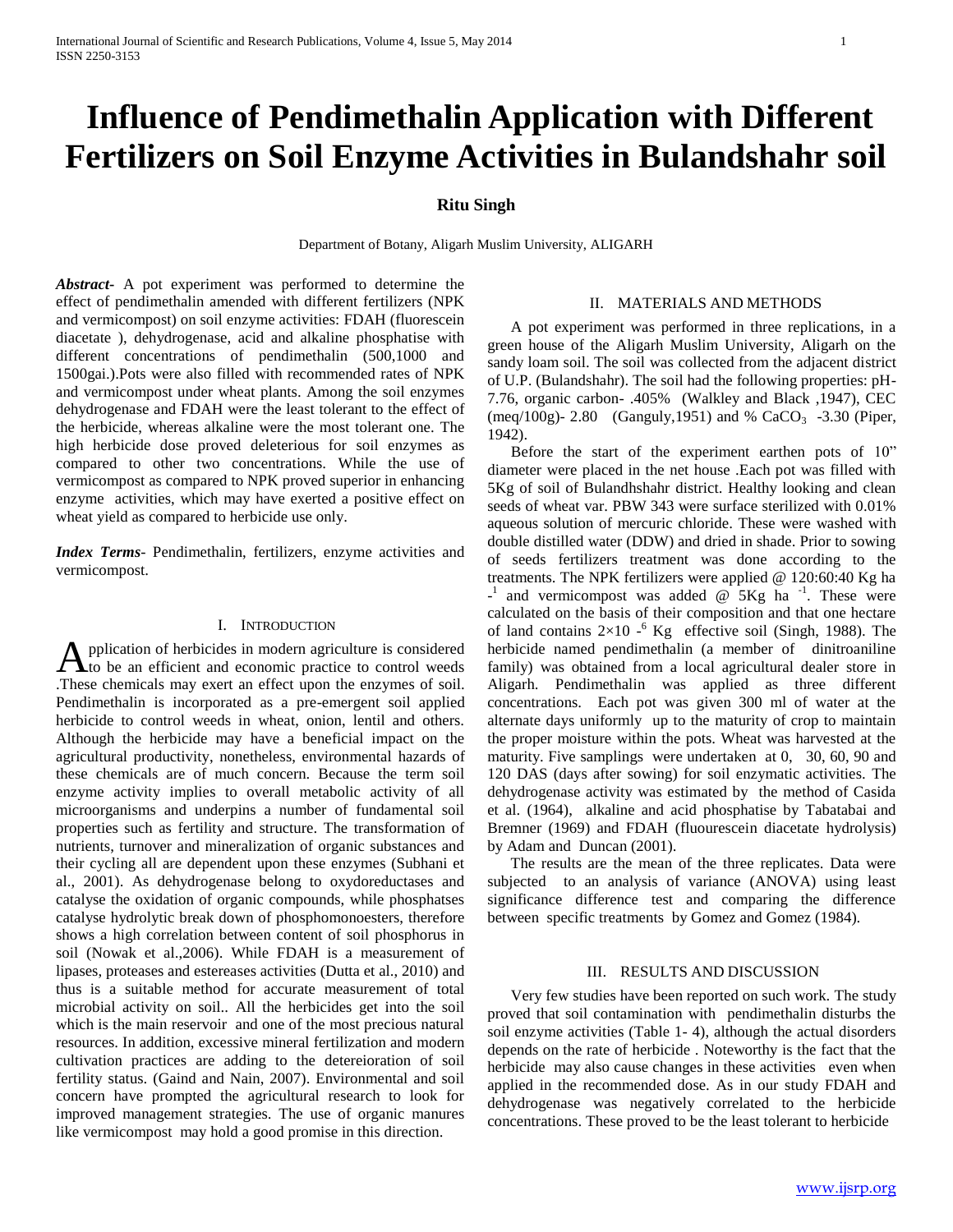doses. Higher doses of pendimethalin also affected the phosphatises activity in soil.

 All four activities were highest in the first month of crop growth. Use of fertilizers exerted different effect on these soil enzymes. As NPK proved deleterious for these enzymes while use of vermicompost increased these all enzymes the most. Generally high enzymatic activities in humus rich sources are also reported by others (Gaid and Nain, 2007; Sebiomo et al., 2011,). This could be due to high carbon in these which acts an energy or food source for the soil microorganisms as a result high enzyme activities are seen in such amended soils as also studied in our study. Which later may have exerted a favourable effect on wheat growth and yield as noted by us. Jastrzebska and Kucharaski (2007) also noted that recommended or medium dose positively affected the barley yield. In our experiment medium and lower concentrations (1000 and 500 gai. )of pendimethalin herbicide proved effective for soil enzymes as well as for wheat. Reason behind this may be that higher dose of herbicide may have exerted a negative influence on soil microorganisms by disturbing the soil physicochemical properties like soil acidity etc. and also these chemicals are transported in all plant tissues, cellular structures which may finally lead to yield loss also (Kucharski and Wyszkowska, 2008).

### ACKNOWLEDGMENT

 I would like to acknowledge the U. G. C. Government of India, New Delhi for the financial assistance in the form of scholarship to carry out my research work.

#### **REFERENCES**

- [1] A. K. Ganguly, 1951, Base exchange capacity of silica and silicates. J. Phys. Colloidal Chem., 55:1417-1428
- [2] A. Sebiomo, V. W. Ogundero and S. A. Bankole, 2011, Effect of four herbicides on microbial population, soil organic matter and dehydrogenase activity. African J. Biotech., 10:770- 778.
- [3] A. Subhani, H. C.hangyong, X. Zhengmiao, L. Min and EL- Ghamry,2001, Impact of soil environment and agronomic practices on microbial dehydrogenase enzyme activity in soil. A. Review, Pak J. Biol. Sci., 4:3
- [4] A. Walkley and I. A. Black, 1947, A critical examination of a rapid method for determining organic carbon in soils . Soil Sci., 63:251-64.
- [5] C. S. Piper, 1942, The determination of calcium carbonate by rapid titration method. Soil and Plant Analysis. Hans Publishers, Nicol Road, Bombay I (reprinted in 1966).
- [6] E. Jastrzebska and J. Kucharaski, 2007 ,Dehrogenase, urease and phosphatise activities of soil contaminated with fungicides. Pl. Soil Environ., 53: 51-57.
- [7] G. Adam and H. Duncan,2001, Development of a sensitive and rapid method for the measurement of total microbial activity using fluorescein diacetate (FDA) in arrange of soils. Soils Biol. Biochem., 33: 943-951.
- [8] J. kucharaski and J. Wyszkowska, 2008, Biological properties of soil contaminated with the herbicide APYROS 75 WG.J. Elementol., 13:357- 371.
- [9] J. Nowak,A. Telesinski and J. Szymczak, 2006, Comparison of herbicides containing isoproturon, 2-4 D and dicamba on phosphatise activity in the soil and in spring wheat (Triticum aestivum L.). Elec.J. Polish Agric. Uni., 9;1-9.
- [10] K. A. Gomez and A. A. Gomez, 1984, Statistical procedures for agricultural research 2nd Edi. John Wiley & Sons, New York.
- [11] L. E. Casida, D. A. Klein and T. Santaro, 1964, soil dehydrogenase activity, Soil Sci., 98: 371-376.
- [12] L. Singh,1988, Practical Agricultural Chemistry and Soil Science. Pub. Bishen Singh Mahindra Pal Singh, Dehradun, India.
- [13] M. A. Tabatabai and J. M. Bremner , 1969, Use of P- nitrophenyl phosphate for assay of soil phosphatase activity . Soil Biol. Biochem., 1:301-307.
- [14] M. Dutta, D. Sardar, R. Pal and R.K. Kole, 2010, Effect of chlorpyrifos on microbial biomass and activities in tropical clay loam soil. Environ. Monit. Assess., 160: 385-391.
- [15] S. Gaind and L. Nain, 2007, Chemical and biological properties of wheat soil in response to paddy straw incorporation and its biodegradation by fungal inoculants. Biodegradation, 18: 495-503.

#### AUTHORS

**First Author** – Ritu Singh (Reasearch scholar): Department of Botany, Aligarh Muslim University, Aligarh., E. mail-Riturishant10@gmail.com

 **Table 1: Effect of herbicide doses on fluorescein diacetate hydrolysis (FDAH) activity of wheat (***Triticum aestivum* **L.) grown under NPK and vermicompost fertilizers.**

|                             | FDAH activity ( $\mu$ g g <sup>-1</sup> ) |      |                  |       |                  |            |                  |             |
|-----------------------------|-------------------------------------------|------|------------------|-------|------------------|------------|------------------|-------------|
| <b>Herbicide</b>            | 0 DAS                                     |      |                  |       | <b>30 DAS</b>    |            |                  |             |
| concentratio<br>$ns$ (gai.) | <b>Herbicide NPK</b>                      |      | Vermi<br>compost | Mean  | <b>Herbicide</b> | <b>NPK</b> | Vermi<br>compost | <b>Mean</b> |
| Control                     | 9.11                                      | 9.00 | 12.50            | 10.20 | 19.00            | 17.00      | 23.00            | 19.67       |
| 500                         | 9.11                                      | 9.00 | 12.50            | 10.20 | 20.50            | 19.00      | 25.50            | 21.67       |
| 1000                        | 9.11                                      | 9.00 | 12.50            | 10.20 | 26.00            | 20.50      | 26.50            | 24.33       |
| 1500                        | 9.11                                      | 9.00 | 12.50            | 10.20 | 16.50            | 13.50      | 17.00            | 15.67       |
| Mean                        | 9.11                                      | 9.00 | 12.50            |       | 20.50            | 17.50      | 23.00            |             |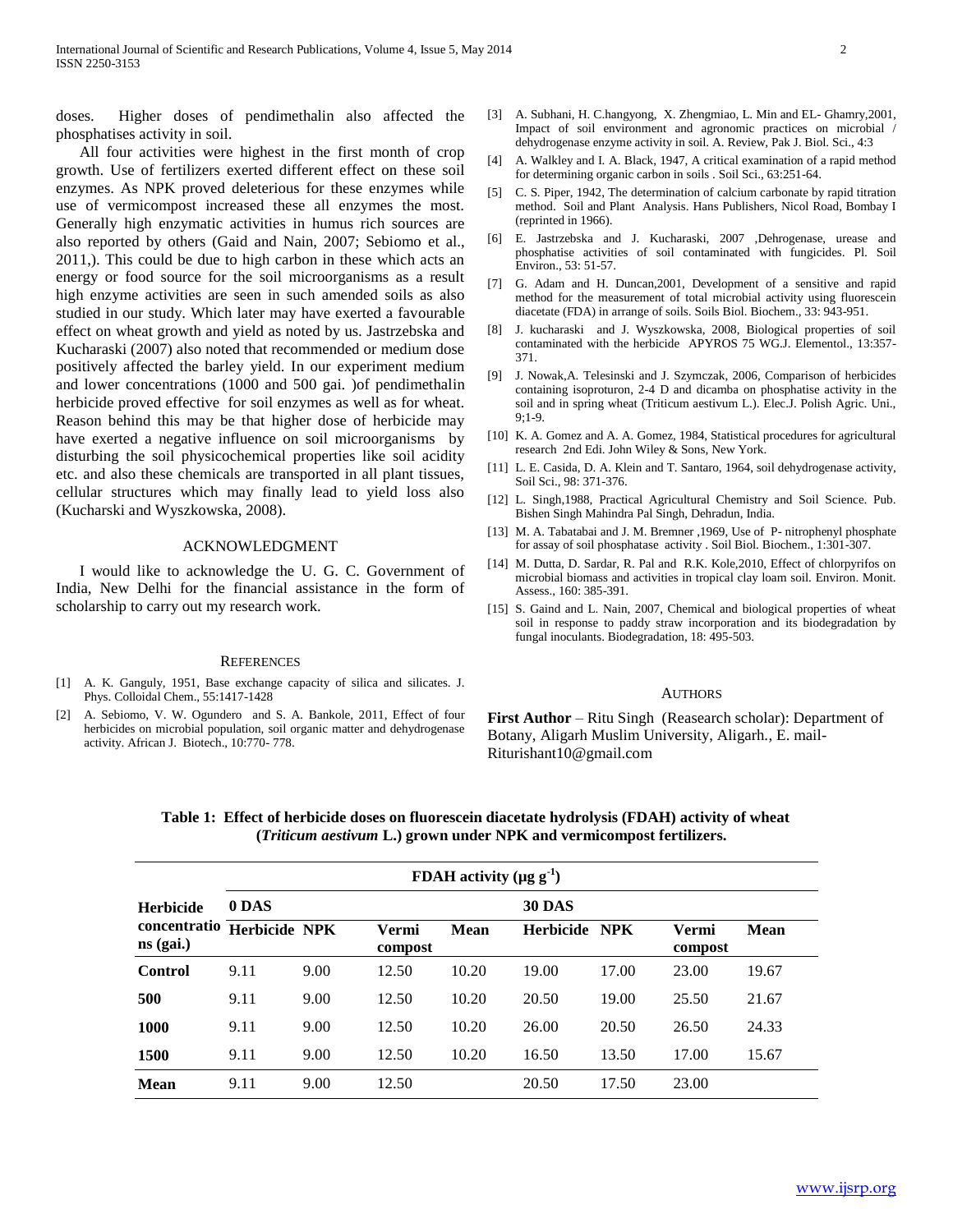|                | <b>60 DAS</b>        |       |                  | <b>90 DAS</b> |               |       |                  |       |
|----------------|----------------------|-------|------------------|---------------|---------------|-------|------------------|-------|
|                | <b>Herbicide NPK</b> |       | Vermi<br>compost | Mean          | Herbicide NPK |       | Vermi<br>compost | Mean  |
| <b>Control</b> | 16.50                | 15.50 | 22.50            | 18.17         | 12.50         | 11.50 | 14.00            | 12.67 |
| 500            | 18.00                | 15.50 | 23.50            | 19.00         | 13.00         | 13.00 | 14.50            | 13.50 |
| 1000           | 16.50                | 13.50 | 20.00            | 16.67         | 12.00         | 9.50  | 12.50            | 11.33 |
| 1500           | 14.00                | 12.50 | 15.50            | 14.00         | 9.00          | 8.00  | 11.00            | 9.33  |
| <b>Mean</b>    | 16.25                | 14.25 | 20.38            |               | 11.63         | 10.50 | 13.00            |       |

|         | <b>120 DAS</b>       |       |                  |       |
|---------|----------------------|-------|------------------|-------|
|         | <b>Herbicide NPK</b> |       | Vermi<br>compost | Mean  |
| Control | 15.00                | 13.00 | 19.00            | 15.67 |
| 500     | 16.50                | 15.50 | 19.50            | 17.17 |
| 1000    | 13.00                | 11.50 | 17.00            | 13.83 |
| 1500    | 12.00                | 9.00  | 15.00            | 12.00 |
| Mean    | 14.13                | 12.25 | 17.63            |       |

**C.D. at 5%**

| <b>DAS</b> | Fertilizer | Herbicide | <b>Interaction</b> |
|------------|------------|-----------|--------------------|
| $\bf{0}$   | <b>NS</b>  | 0.455     | <b>NS</b>          |
| 30         | 0.803      | 0.927     | 1.565              |
| 60         | 0.672      | 0.776     | 1.309              |
| 90         | 0.463      | 0.535     | 0.903              |
| <b>120</b> | 0.587      | 0.678     | <b>NS</b>          |

Gai. –Gram active ingredient.

| Table 2: Effect of herbicide doses on dehydrogenase activity of wheat ( <i>Triticum aestivum L.</i> ) grown |  |
|-------------------------------------------------------------------------------------------------------------|--|
| under NPK and vermicompost fertilizers.                                                                     |  |

|                                           | Dehydrogenase activity ( $\mu$ g g <sup>-1</sup> ) |      |                  |      |                  |            |                  |             |  |
|-------------------------------------------|----------------------------------------------------|------|------------------|------|------------------|------------|------------------|-------------|--|
| <b>Herbicide</b>                          | 0 DAS                                              |      |                  |      | <b>30 DAS</b>    |            |                  |             |  |
| concentratio Herbicide NPK<br>$ns$ (gai.) |                                                    |      | Vermi<br>compost | Mean | <b>Herbicide</b> | <b>NPK</b> | Vermi<br>compost | <b>Mean</b> |  |
| Control                                   | 1.82                                               | 1.47 | 3.99             | 2.43 | 10.99            | 10.47      | 13.30            | 11.59       |  |
| 500                                       | 1.82                                               | 1.47 | 3.99             | 2.43 | 9.59             | 9.66       | 11.41            | 10.22       |  |
| 1000                                      | 1.82                                               | 1.47 | 3.99             | 2.43 | 8.89             | 6.93       | 10.01            | 8.61        |  |
| 1500                                      | 1.82                                               | 1.47 | 3.99             | 2.43 | 7.77             | 5.04       | 9.28             | 7.36        |  |
| <b>Mean</b>                               | 1.82                                               | 1.47 | 3.99             |      | 9.31             | 8.03       | 11.00            |             |  |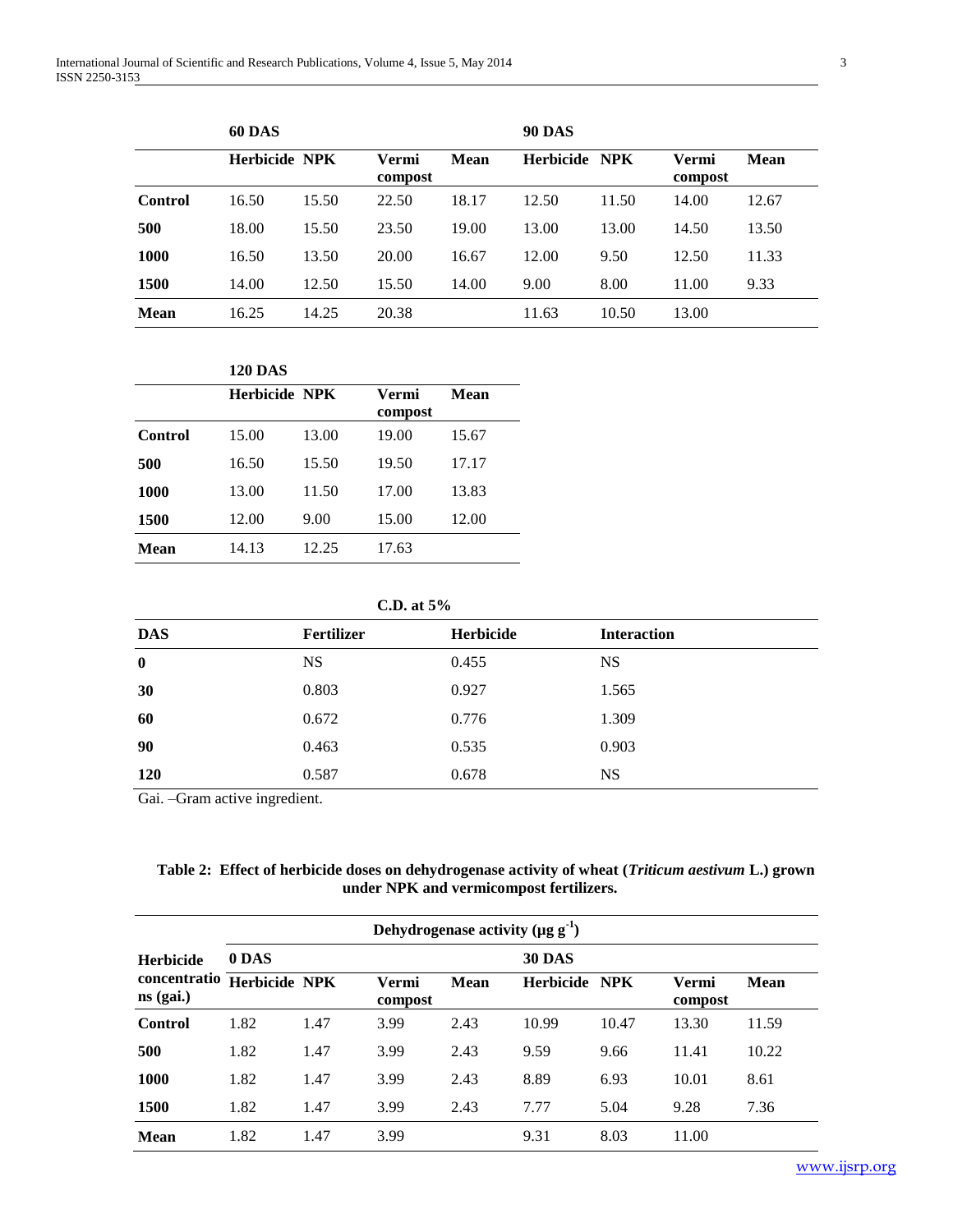|                | <b>60 DAS</b>        |      |                  | <b>90 DAS</b> |               |      |                  |             |
|----------------|----------------------|------|------------------|---------------|---------------|------|------------------|-------------|
|                | <b>Herbicide NPK</b> |      | Vermi<br>compost | <b>Mean</b>   | Herbicide NPK |      | Vermi<br>compost | <b>Mean</b> |
| <b>Control</b> | 10.99                | 7.77 | 11.90            | 10.22         | 5.78          | 3.57 | 6.48             | 5.28        |
| 500            | 8.89                 | 6.67 | 10.22            | 8.59          | 4.94          | 3.29 | 5.67             | 4.63        |
| 1000           | 6.73                 | 5.74 | 8.68             | 7.05          | 4.83          | 3.22 | 5.29             | 4.45        |
| 1500           | 5.11                 | 4.06 | 7.46             | 5.54          | 2.31          | 1.79 | 4.62             | 2.91        |
| <b>Mean</b>    | 7.93                 | 6.06 | 9.57             |               | 4.47          | 2.97 | 5.52             |             |

|         | <b>120 DAS</b>       |      |                  |      |
|---------|----------------------|------|------------------|------|
|         | <b>Herbicide NPK</b> |      | Vermi<br>compost | Mean |
|         |                      | 6.48 | 10.47            |      |
| Control | 8.19                 |      |                  | 8.38 |
| 500     | 6.68                 | 5.67 | 7.77             | 6.71 |
| 1000    | 5.29                 | 4.69 | 7.00             | 5.66 |
| 1500    | 4.03                 | 3.85 | 5.57             | 4.48 |
| Mean    | 6.05                 | 5.17 | 7.70             |      |

**C.D. at 5%**

| <b>DAS</b> | <b>Fertilizer</b> | <b>Herbicide</b> | <b>Interaction</b> |
|------------|-------------------|------------------|--------------------|
| $\bf{0}$   | <b>NS</b>         | 0.048            | <b>NS</b>          |
| 30         | 0.150             | 0.174            | 0.293              |
| 60         | 0.129             | 0.149            | 0.252              |
| 90         | 0.072             | 0.083            | 0.141              |
| <b>120</b> | 0.103             | 0.119            | 0.200              |

 **Table 3: Effect of herbicide doses on alkaline phosphatase activity of wheat (***Triticum aestivum* **L.) grown under NPK and vermicompost fertilizers.**

|                             | Alikaline phosphatase activity ( $\mu$ g g <sup>-1</sup> ) |       |                  |       |                  |            |                  |        |
|-----------------------------|------------------------------------------------------------|-------|------------------|-------|------------------|------------|------------------|--------|
| <b>Herbicide</b>            | 0 DAS                                                      |       |                  |       | <b>30 DAS</b>    |            |                  |        |
| concentratio<br>$ns$ (gai.) | <b>Herbicide NPK</b>                                       |       | Vermi<br>compost | Mean  | <b>Herbicide</b> | <b>NPK</b> | Vermi<br>compost | Mean   |
| Control                     | 88.60                                                      | 62.30 | 111.00           | 87.30 | 101.50           | 88.60      | 117.50           | 102.53 |
| 500                         | 88.60                                                      | 62.30 | 111.00           | 87.30 | 103.50           | 90.30      | 119.00           | 104.27 |
| 1000                        | 88.60                                                      | 62.30 | 111.00           | 87.30 | 107.00           | 91.00      | 121.00           | 106.33 |
| 1500                        | 88.60                                                      | 62.30 | 111.00           | 87.30 | 100.50           | 87.30      | 115.50           | 101.10 |
| <b>Mean</b>                 | 88.60                                                      | 62.30 | 111.00           |       | 103.13           | 89.30      | 118.25           |        |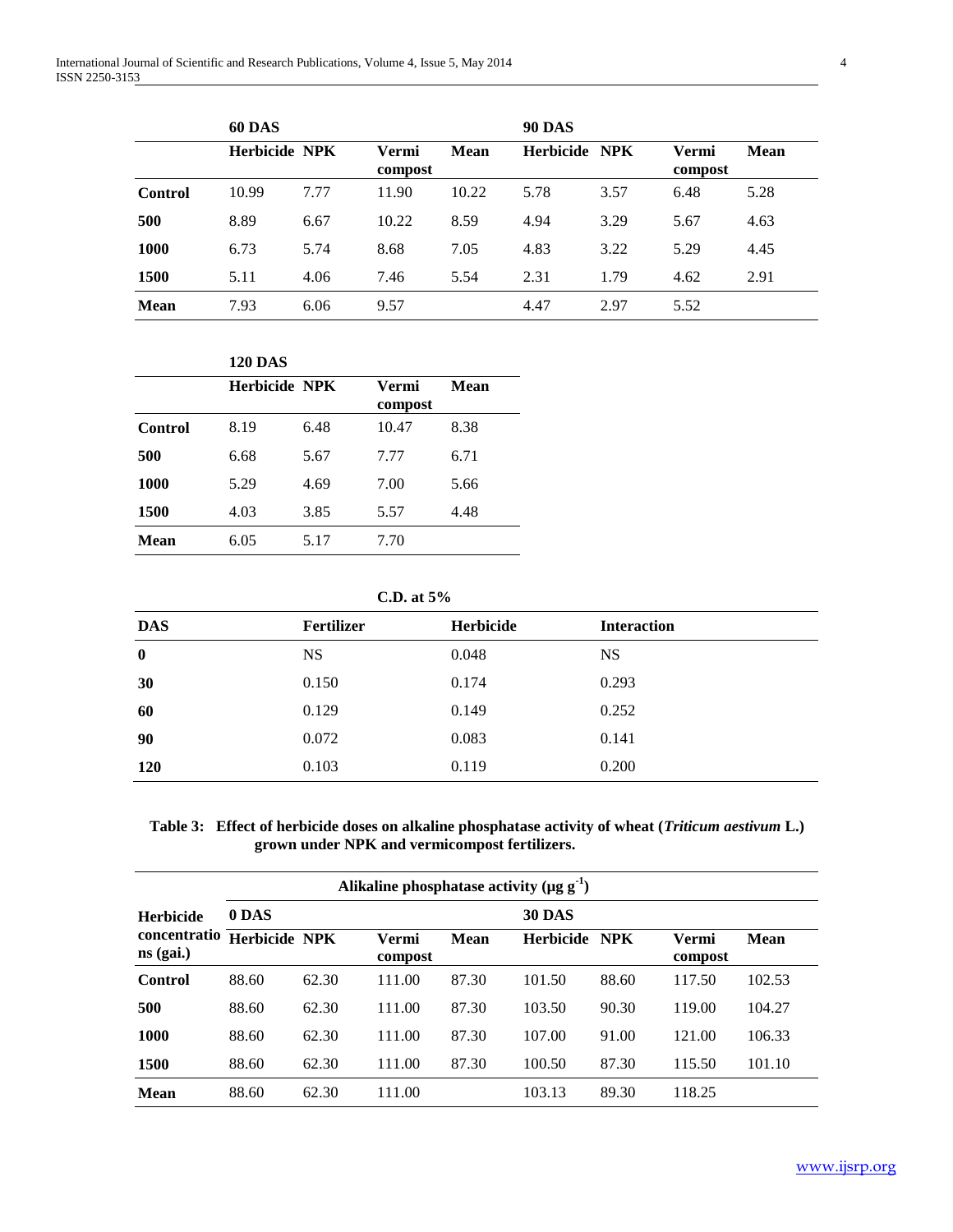International Journal of Scientific and Research Publications, Volume 4, Issue 5, May 2014 5 ISSN 2250-3153

|             | <b>60 DAS</b>        |       |                  |        | <b>90 DAS</b> |       |                  |       |
|-------------|----------------------|-------|------------------|--------|---------------|-------|------------------|-------|
|             | <b>Herbicide NPK</b> |       | Vermi<br>compost | Mean   | Herbicide NPK |       | Vermi<br>compost | Mean  |
| Control     | 103.50               | 83.60 | 116.00           | 101.03 | 87.00         | 57.30 | 108.50           | 84.27 |
| 500         | 99.50                | 81.30 | 115.00           | 98.60  | 83.00         | 55.30 | 107.00           | 81.77 |
| 1000        | 95.50                | 79.00 | 113.00           | 95.83  | 81.00         | 53.30 | 104.50           | 79.60 |
| 1500        | 93.00                | 77.60 | 109.50           | 93.37  | 77.00         | 51.60 | 101.50           | 76.70 |
| <b>Mean</b> | 97.88                | 80.38 | 113.38           |        | 82.00         | 54.38 | 105.38           |       |

# **120 DAS Herbicide NPK Vermi compost Mean Control** 95.00 65.30 116.50 92.27 **500** 93.00 63.60 114.00 90.20 **1000** 90.30 62.30 111.50 88.03 **1500** 88.60 60.60 108.00 85.73 **Mean** 91.73 62.95 112.50

| C.D. at $5\%$ |  |
|---------------|--|
|               |  |

| <b>DAS</b> | Fertilizer | Herbicide | <b>Interaction</b> |
|------------|------------|-----------|--------------------|
| $\bf{0}$   | <b>NS</b>  | 4.03      | <b>NS</b>          |
| 30         | <b>NS</b>  | 4.64      | <b>NS</b>          |
| 60         | 3.80       | 4.39      | <b>NS</b>          |
| 90         | 3.26       | 3.76      | <b>NS</b>          |
| <b>120</b> | 3.57       | 4.12      | <b>NS</b>          |

# **Table 4: Effect of herbicide doses on acid phosphatase activity of wheat (***Triticum aestivum* **L.) grown under NPK and vermicompost fertilizers.**

|                             | Acid phosphatase activity $(\mu g g-1)$ |       |                  |       |                  |       |                  |       |
|-----------------------------|-----------------------------------------|-------|------------------|-------|------------------|-------|------------------|-------|
| <b>Herbicide</b>            | 0 DAS                                   |       |                  |       | <b>30 DAS</b>    |       |                  |       |
| concentratio<br>$ns$ (gai.) | <b>Herbicide NPK</b>                    |       | Vermi<br>compost | Mean  | <b>Herbicide</b> | NPK   | Vermi<br>compost | Mean  |
| Control                     | 58.25                                   | 56.50 | 61.50            | 58.75 | 83.22            | 79.47 | 88.30            | 83.66 |
| 500                         | 58.25                                   | 56.50 | 61.50            | 58.75 | 85.65            | 80.57 | 89.62            | 85.28 |
| 1000                        | 58.25                                   | 56.50 | 61.50            | 58.75 | 89.40            | 81.68 | 91.61            | 87.56 |
| 1500                        | 58.25                                   | 56.50 | 61.50            | 58.75 | 79.47            | 79.47 | 81.68            | 80.21 |
| <b>Mean</b>                 | 58.25                                   | 56.50 | 61.50            |       | 84.44            | 80.30 | 87.80            |       |